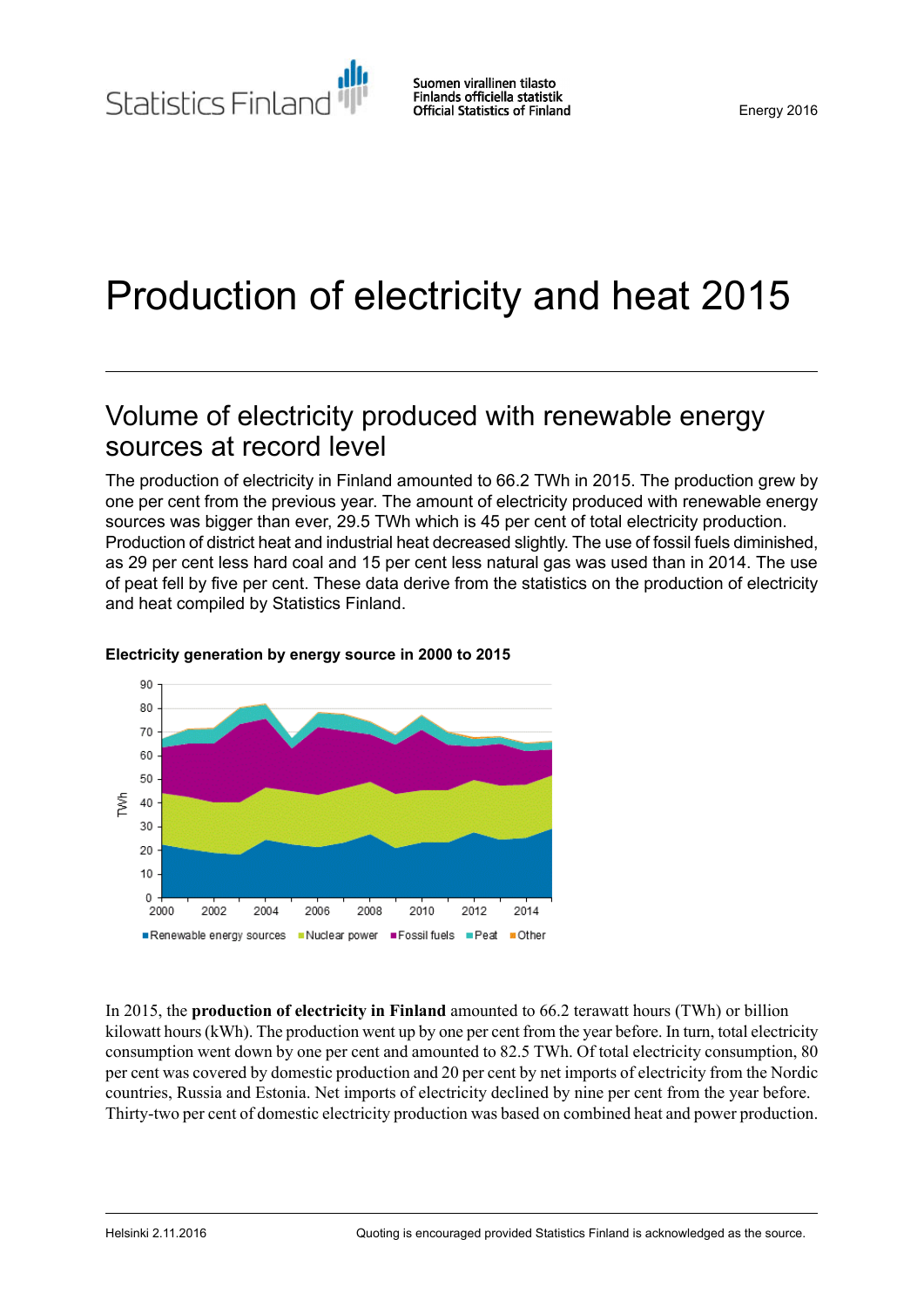|                                    |        |        | Electricity, GWh District heat, GWh Industrial heat, GWh | Fuels used, $TJ^{(1)}$ |
|------------------------------------|--------|--------|----------------------------------------------------------|------------------------|
| Separate production of electricity |        |        |                                                          |                        |
| - Hydro power                      | 16,584 |        |                                                          |                        |
| - Wind power                       | 2,327  |        |                                                          |                        |
| - Solar power                      | 10     |        |                                                          |                        |
| - Nuclear power                    | 22,326 |        |                                                          |                        |
| - Condensing power <sup>2)</sup>   | 4,062  |        |                                                          | 42,393                 |
| - Total                            | 45,309 |        |                                                          | 42,393                 |
| Combined heat and power production | 20,846 | 24,473 | 42,869                                                   | 382,098                |
| Separate heat production           |        | 10,558 | 8,975                                                    | 78,692                 |
| <b>Total production</b>            | 66,155 | 35,031 | 51,844                                                   | 503,183                |
| Net imports of electricity         | 16,337 |        |                                                          |                        |
| <b>Total</b>                       | 82,492 | 35,031 | 51,844                                                   | 503,183                |

### **Electricity and heat production by production mode in 2015**

1) In calculating total primary energy used, hydro power, wind power, solar power and net imports of electricity are made commensurate with fuels according to directly obtained electricity (3.6 PJ/TWh). Total nuclear energy used is calculated at the efficiency ratio of 33 per cent from produced nuclear power (10.91 PJ/TWh).

2) Condensing power includes condensing power plants, shares of condensing electricity of combined heat and power production plants, and peak gas turbines and similar separate electricity production plants.

Of all electricity production, 29.5 TWh were produced with renewable energy sources, which isthe biggest amount ever. Forty-five per cent of electricity production was covered with renewable energy sources, which is the largest share since the 1970s. Over one-half of the electricity produced with renewable energy sources was produced with hydro power, nearly one-tenth with wind power and almost all of the remainder with wood-based fuels. Hydro power was used for producing 16.6 TWh of electricity. More electricity than this has been produced with hydro power only in 2008 and 2012. Seventeen per cent of electricity was produced with fossil fuels, four per cent with peat and 34 per cent with nuclear power.

In 2015, the amount of electricity produced with renewable energy sources increased by 17 per cent from 2014 because the amount of electricity produced with hydro power grew by one-quarter and that produced with wind power more than doubled. Correspondingly, the amount of electricity produced with wood decreased by four per cent. The amount of electricity produced with renewable energy sources varies by year mainly due to hydro power production, but its trend has been rising in recent years. The amount of electricity produced with fossil fuels declined by 23 per cent from the year before, as the amount produced with hard coal fell by 35 per cent and that produced with natural gas by 6 per cent. The use of fossil fuels varies yearly by the use of hard coal in particular, but its trend has been falling in recent years. In recent years, the use has, however, decreased as a whole. The amount of electricity produced with peat decreased by nine per cent from the year before. The use of peat has annual variation due to the weather dependency of peat production, but its share of the produced electricity has remained at around five per cent in recent years.

The production of **district heat** totalled 35.0 TWh in 2015. The production went down from the year before. The use of renewable fuels in the production of district heat grew by five per cent from the year before. Nearly one-half of district heat was produced with fossil fuels, whose use fell, however, by 14 per cent from one year ago. Most of district heat was produced with wood fuels and hard coal.

The **production of industrial heat** was 51.8 TWh in 2015. The production went down slightly from the year before. Over 70 per cent of heat produced for the needs of industry was based on renewable fuels. The biggest users of industrial heat is the forest industry, which uses its own fuels in production, like black liquor and other wood fuels. In the chemical and metal industries, part of the use of heat is considered as direct fuel use, and is thus not visible in the production figures on heat.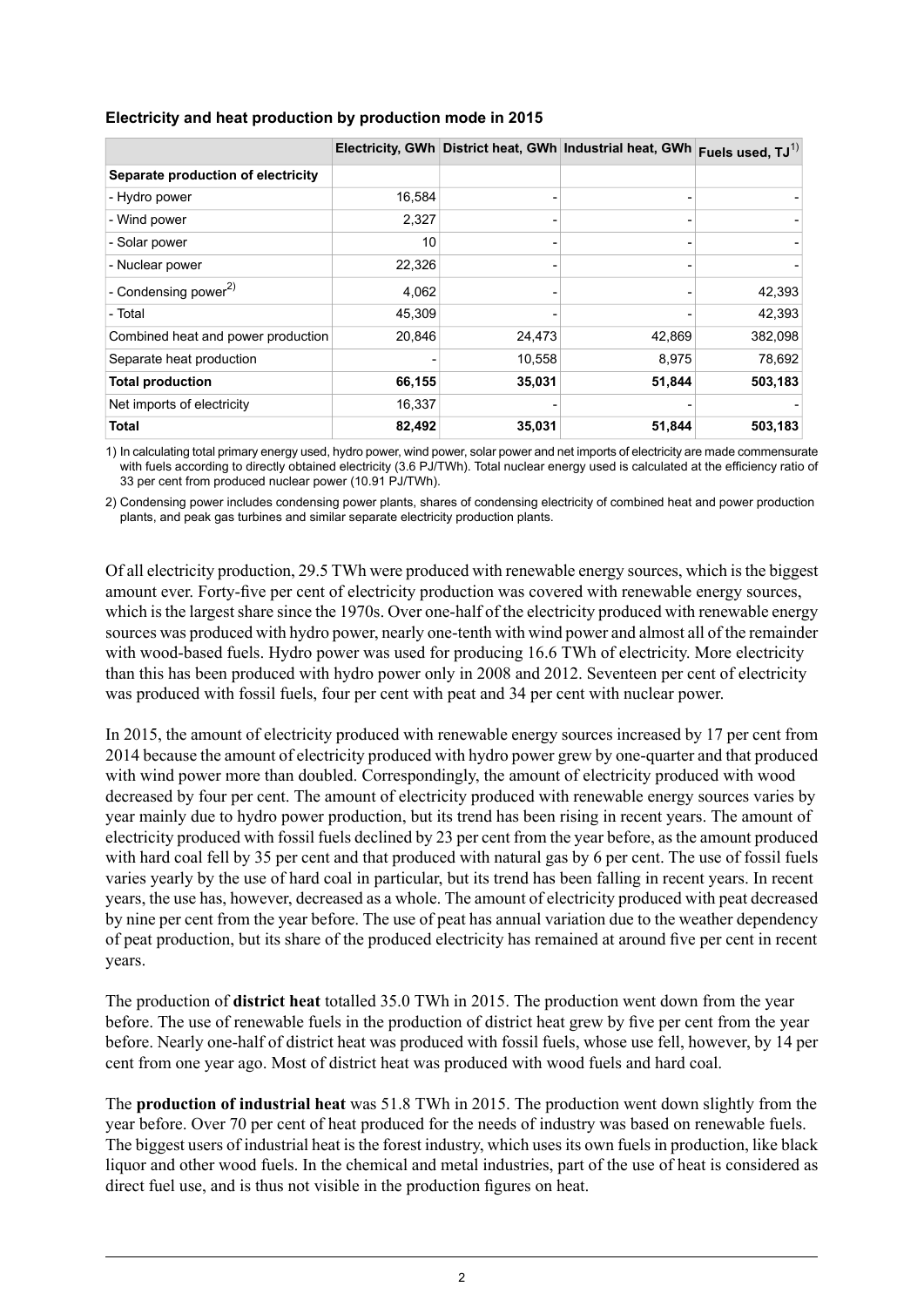The statistics on the production of electricity and heat cover the entire production of electricity connected to the grid. The coverage of the statistics has been improved by adding district heat production plants. Therefore, the figures are not fully comparable with the statistics for previous years. Solar power and small CHP have also been added for the first time in the statistics. The statistics do not cover small heat plants nor small-scale industrial heat production.

Links:

Statistics Finland's electricity and heat [production](http://www.stat.fi/keruu/ene/) inquiry

Finnish Energy Industries [http://energia.fi/ajankohtaista\\_ja\\_materiaalipankki/tilastot/sahkotilastot](http://energia.fi/ajankohtaista_ja_materiaalipankki/tilastot/sahkotilastot)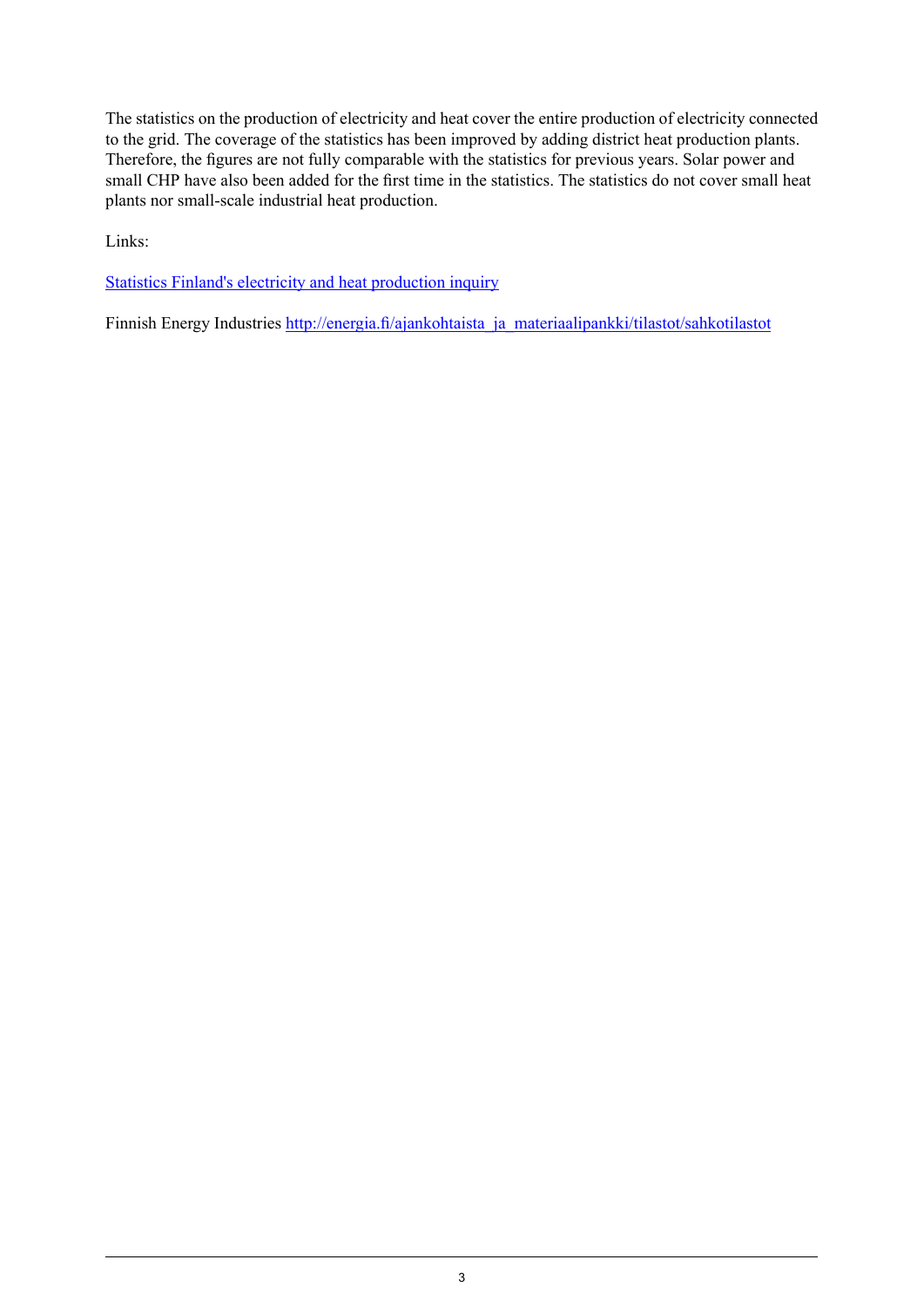## **Contents**

## **Tables**

### **Appendix tables**

## Figures

## **Appendix figures**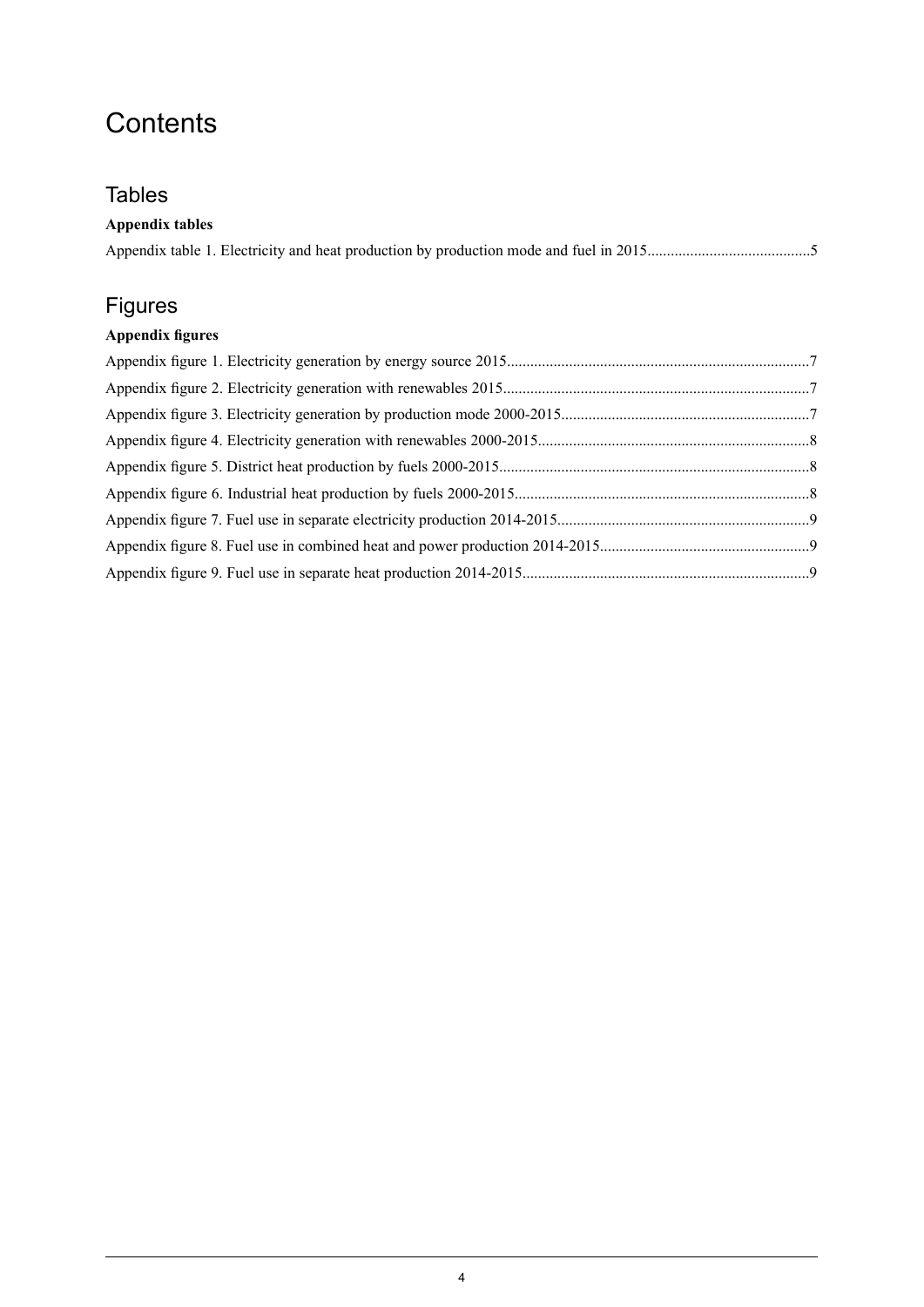## Appendix tables

### <span id="page-4-0"></span>**Appendix table 1. Electricity and heat production by production mode and fuel in 2015**

|                                                       |                                                | Electricity,<br><b>GWh</b> | District heat,<br>GWh | <b>Industrial</b><br>heat, GWh | Fuels used,<br>GWh | Fuels used, TJ |
|-------------------------------------------------------|------------------------------------------------|----------------------------|-----------------------|--------------------------------|--------------------|----------------|
| Condensing<br>power<br>$\boldsymbol{production}^{1)}$ | Oil                                            | 72                         |                       |                                | 254                | 914            |
|                                                       | Hard coal                                      | 1,539                      |                       |                                | 4,137              | 14,893         |
|                                                       | Natural gas                                    | 36                         |                       |                                | 98                 | 354            |
|                                                       | Other fossil <sup>2)3)</sup>                   | 479                        |                       |                                | 1,369              | 4,928          |
|                                                       | Peat                                           | 570                        |                       |                                | 1,659              | 5,971          |
|                                                       | Black liquor and other<br>concentrated liquors | 388                        |                       |                                | 1,329              | 4,783          |
|                                                       | Other wood fuels                               | 816                        |                       |                                | 2,346              | 8,446          |
|                                                       | Other renewables <sup>2)4)</sup>               | 99                         |                       |                                | 278                | 999            |
|                                                       | Other energy sources <sup>5)</sup>             | 62                         |                       |                                | 307                | 1,105          |
|                                                       | <b>Total</b>                                   | 4,062                      |                       |                                | 11,776             | 42,393         |
| <b>Combined</b>                                       | Oil                                            | 115                        | 119                   | 1,400                          | 1,978              | 7,122          |
| heat and<br>power                                     | Hard coal                                      | 3,282                      | 6,185                 | 444                            | 11,567             | 41,642         |
| production <sup>6)</sup> Natural gas                  |                                                | 5,050                      | 4,019                 | 2,834                          | 13,453             | 48,430         |
|                                                       | Other fossil <sup>2)3)</sup>                   | 381                        | 1,012                 | 741                            | 2,556              | 9,200          |
|                                                       | Peat                                           | 2,323                      | 4,560                 | 3,019                          | 11,606             | 41,781         |
|                                                       | Black liquor and other<br>concentrated liquors | 5,054                      | 190                   | 24,582                         | 37,506             | 135,020        |
|                                                       | Other wood fuels                               | 3,865                      | 7,096                 | 8,094                          | 22,584             | 81,303         |
|                                                       | Other renewables <sup>2)4)</sup>               | 531                        | 1,126                 | 753                            | 2,926              | 10,532         |
|                                                       | Other energy sources <sup>5)</sup>             | 245                        | 167                   | 1,002                          | 1,963              | 7,068          |
|                                                       | <b>Total</b>                                   | 20,846                     | 24,473                | 42,869                         | 106,138            | 382,098        |
| Separate                                              | Oil                                            |                            | 989                   | 986                            | 2,830              | 10,190         |
| production<br>of heat <sup>7)</sup>                   | Hard coal                                      |                            | 605                   | 386                            | 1,149              | 4,135          |
|                                                       | Natural gas                                    |                            | 1,614                 | 1,612                          | 3,601              | 12,963         |
|                                                       | Other fossil <sup>2)3)</sup>                   |                            | 147                   | 191                            | 412                | 1,483          |
|                                                       | Peat                                           |                            | 1,225                 | 639                            | 2,159              | 7,773          |
|                                                       | Black liquor and other<br>concentrated liquors |                            | 19                    | 435                            | 561                | 2,020          |
|                                                       | Other wood fuels                               |                            | 4,269                 | 2,774                          | 8,067              | 29,041         |
|                                                       | Other renewables <sup>2)4)</sup>               |                            | 247                   | 202                            | 555                | 1,997          |
|                                                       | Other energy sources <sup>5)</sup>             |                            | 1,441                 | 1,751                          | 2,525              | 9,091          |
|                                                       | Total                                          |                            | 10,558                | 8,975                          | 21,859             | 78,692         |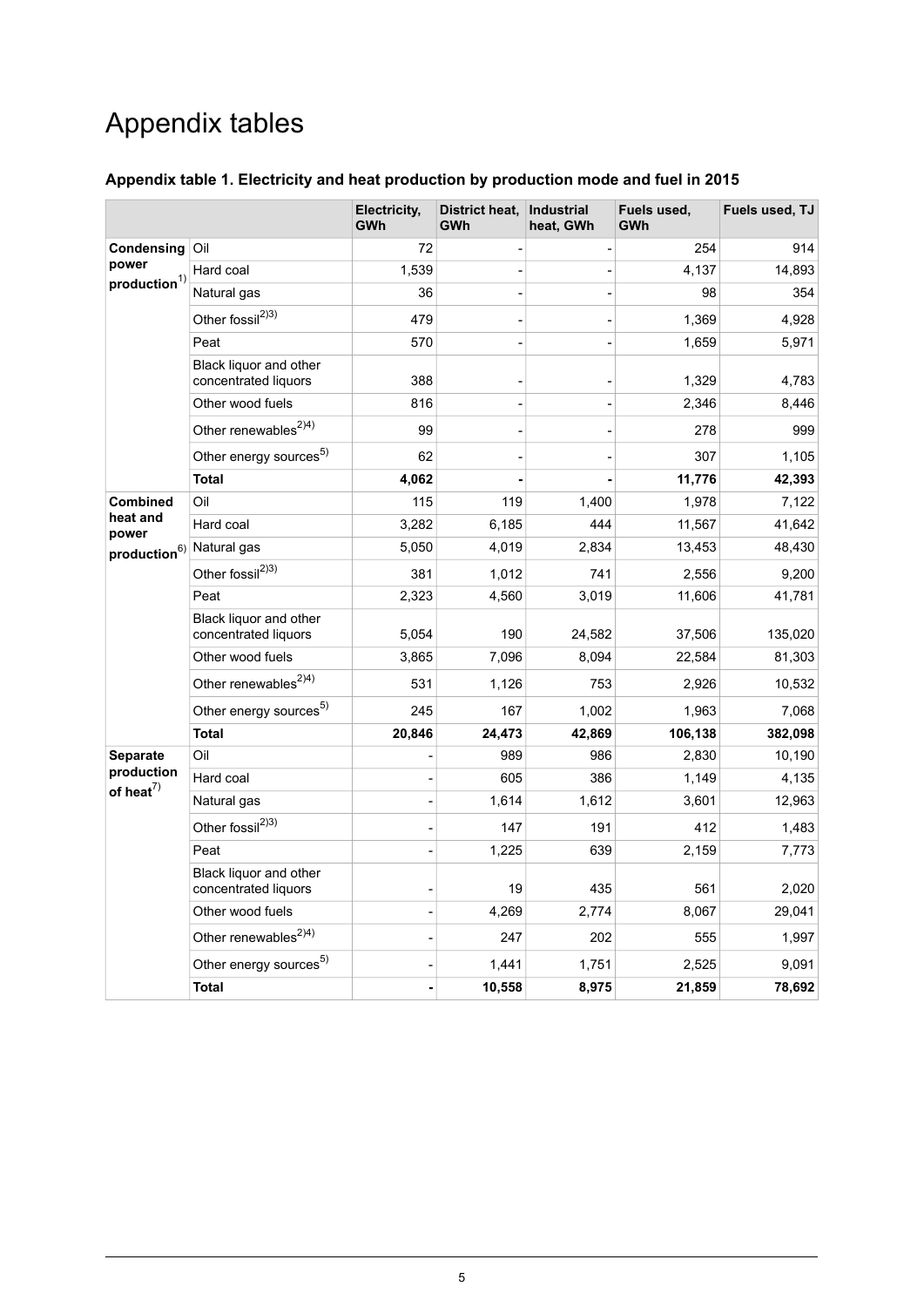|              |                                                | Electricity,<br><b>GWh</b> | District heat.<br><b>GWh</b> | <b>Industrial</b><br>heat, GWh | Fuels used,<br>GWh | Fuels used, TJ |
|--------------|------------------------------------------------|----------------------------|------------------------------|--------------------------------|--------------------|----------------|
| <b>Total</b> | Oil                                            | 187                        | 1,107                        | 2,386                          | 5,063              | 18,226         |
|              | Hard coal                                      | 4,821                      | 6,790                        | 830                            | 16,853             | 60,671         |
|              | Natural gas                                    | 5,086                      | 5,633                        | 4,446                          | 17,152             | 61,747         |
|              | Other fossil <sup>2)3)</sup>                   | 860                        | 1,159                        | 931                            | 4,336              | 15,611         |
|              | Peat                                           | 2,893                      | 5,785                        | 3,658                          | 15,423             | 55,525         |
|              | Black liquor and other<br>concentrated liquors | 5,442                      | 209                          | 25,017                         | 39,395             | 141,823        |
|              | Other wood fuels                               | 4,681                      | 11,365                       | 10,868                         | 32,997             | 118,790        |
|              | Other renewables <sup><math>2)4)</math></sup>  | 629                        | 1,373                        | 955                            | 3,758              | 13,528         |
|              | Other energy sources <sup>5)</sup>             | 307                        | 1,608                        | 2,752                          | 4,796              | 17,264         |
|              | <b>Total</b>                                   | 24,908                     | 35,031                       | 51,844                         | 139,773            | 503,183        |

1) Condensate parts produced in connection with combined heat and power production were calculated with condensing power.

Mixed fuels (such as recycled fuel) are divided into renewable and fossil fuels in ratio to the fossil and biodegradable coal contained 2) in them.

Other fossil fuels include blast furnace gas and coke oven gas and coke, and plastics fuels and other waste fuels and the fossil 3) part of mixed fuels.

4) Other renewable fuels comprise the bio part of mixed fuels and biogas.

5) Other energy sources include hydrogen, electricity, and reaction and secondary heat of industry.

6) Combined heat and power production includes pure combined production.

7) Reduction heat produced in connection with condensate production and combined heat and power production were calculated in separate production of heat.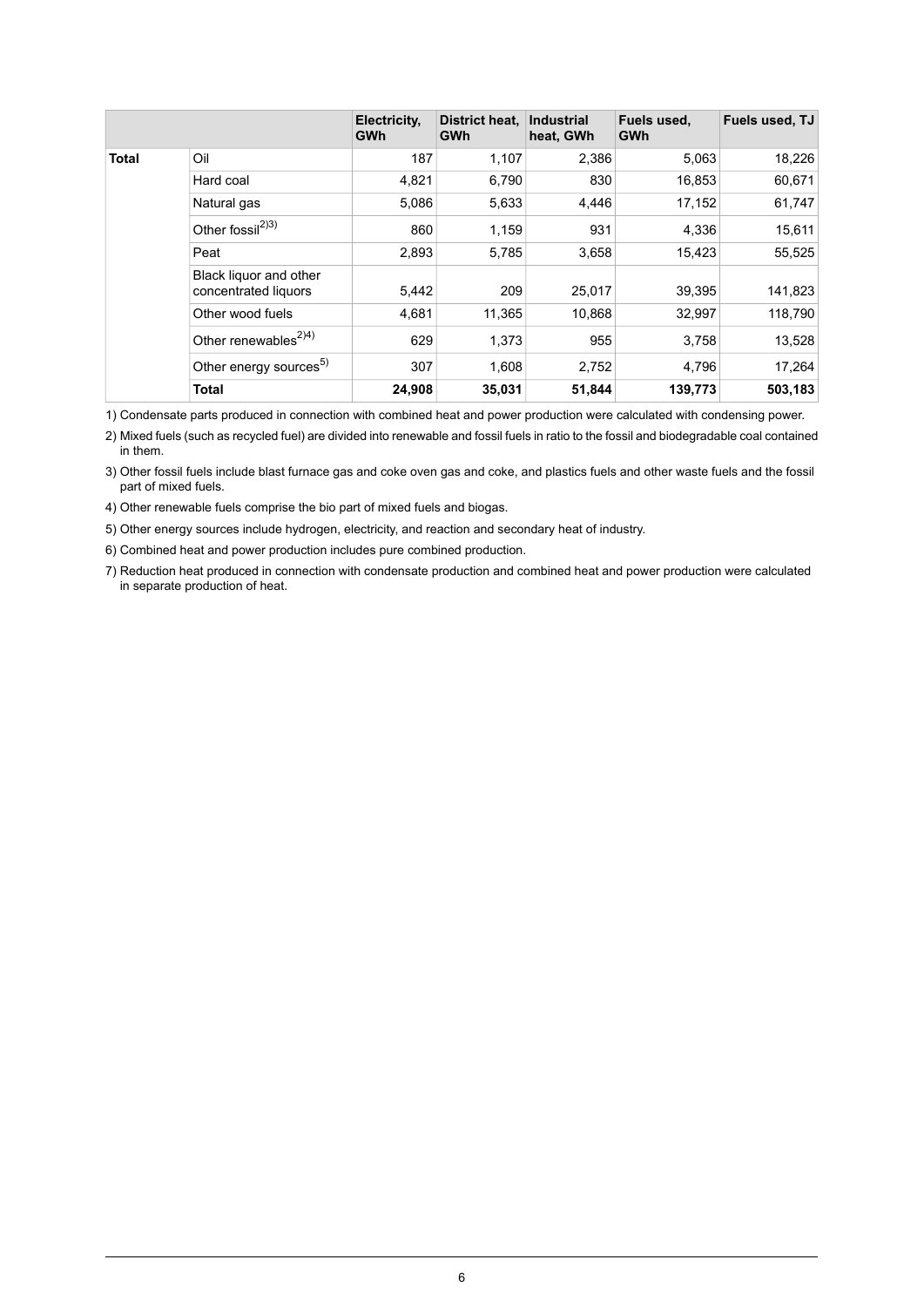## Appendix figures

#### <span id="page-6-0"></span>**Appendix figure 1. Electricity generation by energy source 2015**



<span id="page-6-1"></span>Renewable energy sources .Nuclear power Hard coal Natural gas Peat Other



#### **Appendix figure 2. Electricity generation with renewables 2015**

<span id="page-6-2"></span>Hydro power . Black liquor . Other wood fuels . Wind power . Other renewables



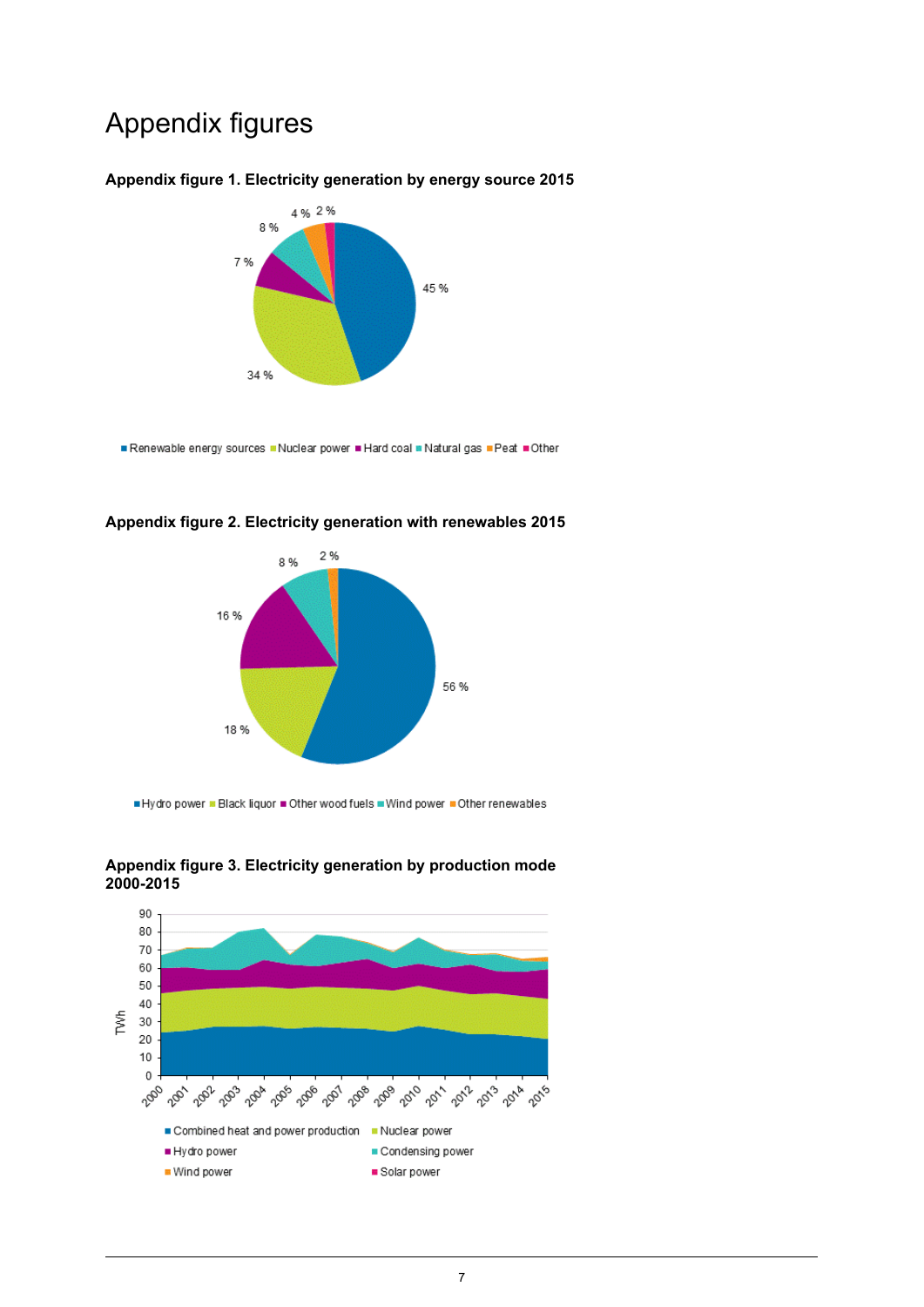

<span id="page-7-0"></span>**Appendix figure 4. Electricity generation with renewables 2000-2015**

<span id="page-7-1"></span>**Appendix figure 5. District heat production by fuels 2000-2015**



<span id="page-7-2"></span>**Appendix figure 6. Industrial heat production by fuels 2000-2015**

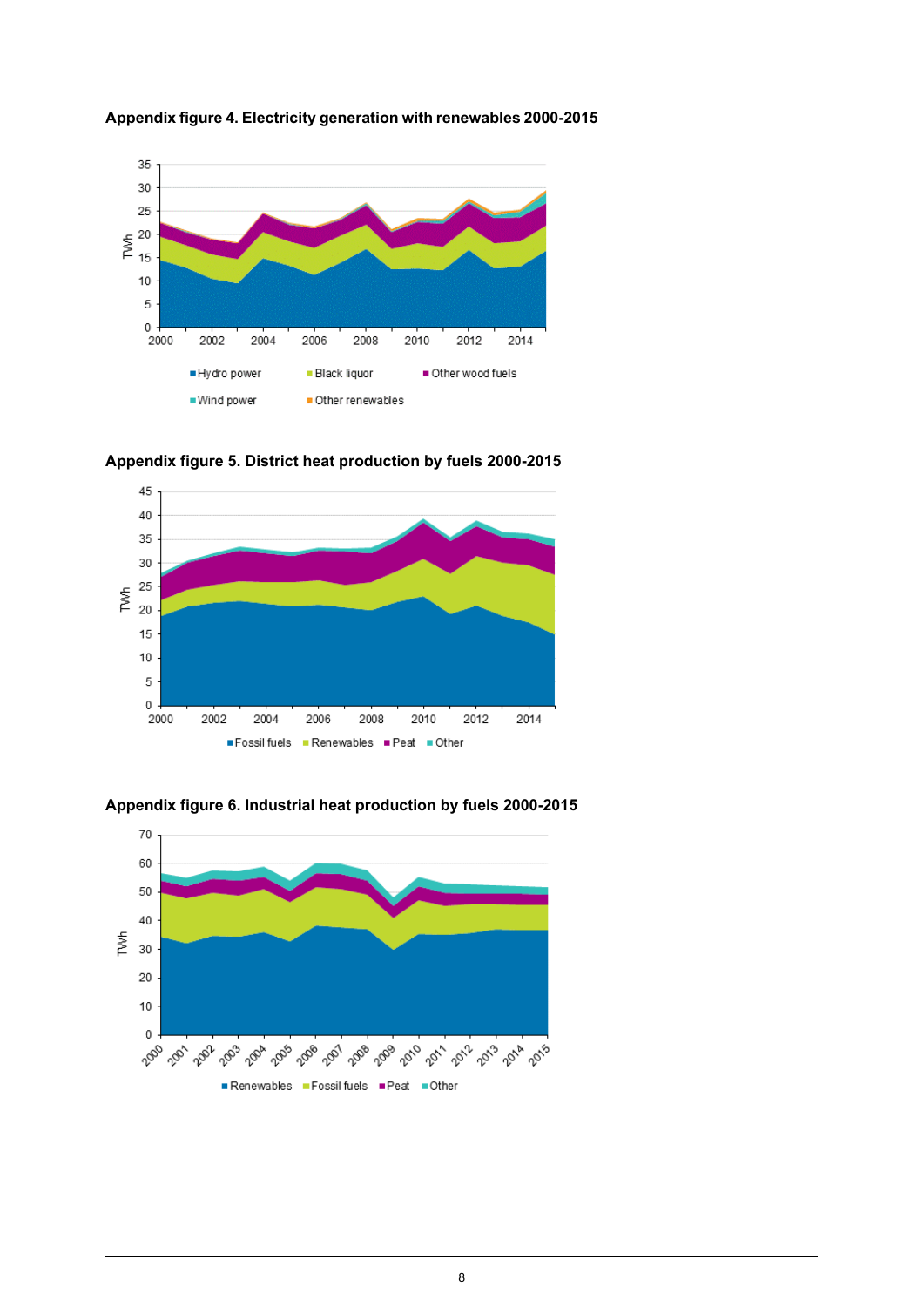#### <span id="page-8-0"></span>**Appendix figure 7. Fuel use in separate electricity production 2014-2015**



<span id="page-8-1"></span>**Appendix figure 8. Fuel use in combined heat and power production 2014-2015**



<span id="page-8-2"></span>